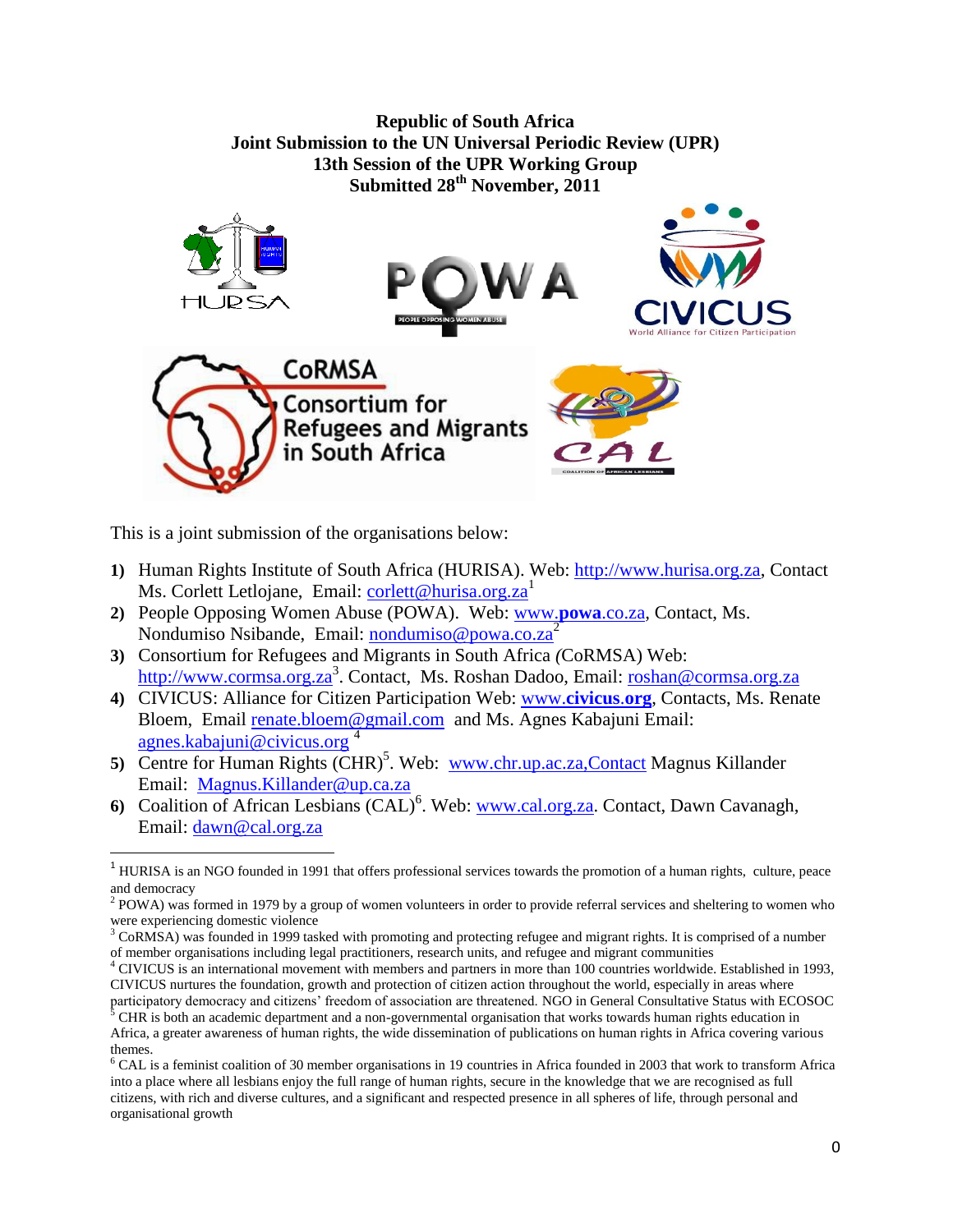## **1.0. Introduction:**

**1.1.**In this document, concerns are raised in regard to issues within the reporting period where gaps were identified in the previous review and are persisting. They include: Overall concerns; Violence Against Women, Gender equality and Non-Discrimination; Situation of Children"s Rights; Rights of Refugees and Migrant workers and Xenophobia; Racial, Gender and Sexual Orientation Discrimination and hate crimes; UPR process and National Human Rights Institutions; and key recommendations from the submitting organisations.

# **1.2. Methodology:**

**1.3.**, The final submission is a result of consultative process between the aforementioned organisations and gathering of information from their partnerships and existing documents of the themes in the submission.

## **1.0. Overall Concerns.**

- 1.1.The Republic of South Africa (RSA) was reviewed in 2008 and recommendations advanced by peer states on the implementation of mechanisms, legislative frameworks and policies in line with the constitutional and international human rights norms were positively welcomed by RSA. The past review was timely to show case practical experience of the human rights situation on the ground in South Africa since the advent of democracy in 1994. It also afforded the opportunity to address challenges the RSA faced in the reconstruction from apartheid to constitutionalism. The process also involved sharing information on steps taken by government to address inequalities of the past as well as elaborating on progress made to alleviate poverty for the previously disenfranchised populations. However, this initiative was thwarted by the lack of awareness raising in communities and the general public participation in the UPR process was indistinguishable.
- 1.2.HURISA concedes that the previous review revealed unexpected worrying realities of invisibility of practical implementation of plans conceived to uplift the previously disenfranchised populations from the economic hardship of the past.
- 1.3.**Follow up to previous review:** Analogous to the manner in which the UPR process ensued four years ago domestically, the same modus of operandi persisted in handling the follow up of the previous review. Therefore according to HURISA, it is impossible to validate any implementation of recommendations taken as reported by RSA during the 8th session of the UN Human Rights Council. Needless to say there is lack of visibility on the implementation of voluntary commitment to ratify the International Covenant on Economic Social and Cultural Rights by South Africa.
- 1.4.**The situation of national human rights institutions in South Africa:** Although the government is correct to blame the apartheid regime for the lack of progress to overcome the socio economic imbalances of the past. It is important to acknowledge that corruption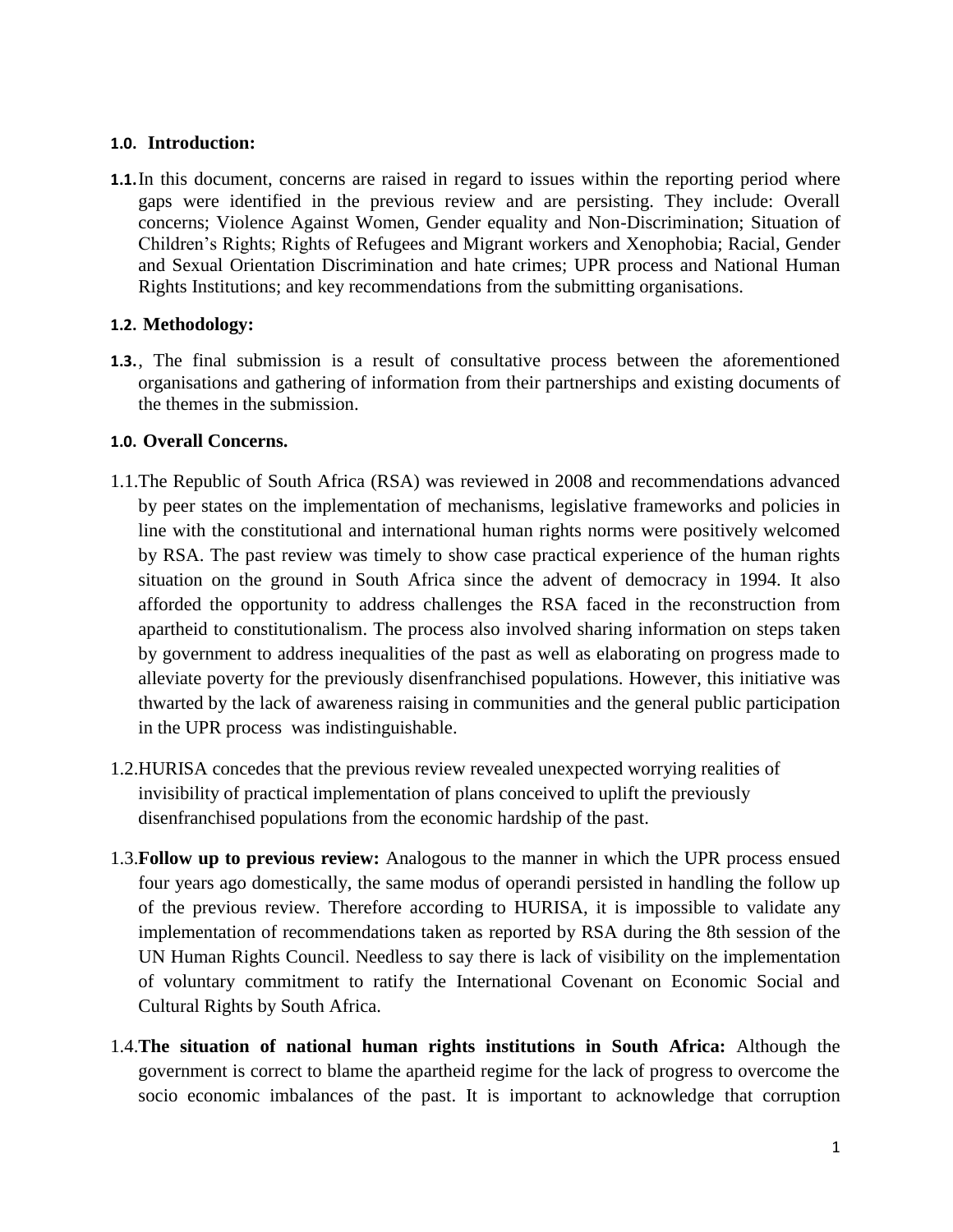perpetrated by government officials and key ministries of the country contributes detrimentally to challenges experienced from the ground<sup>7</sup>. Moreover, the country's human rights mechanisms under the guardianship of the Constitution, Constitutional Court and National Human Rights Institutions especially the South African Human Rights Commission (SAHRC), Public Protector (PP), Commission for Gender Equality (CGE), Culture Religion Linguistic Commission (CLRC) are not adequately supported by the government. It is important to respect the special powers bestowed to these institutions to execute their functions according to the framework of the Paris Principles to promote institutions to function autonomously, without fear, favour and prejudice. South African human rights institutions do enjoy these powers to a certain degree. At the moment the PP is demonstrating effectiveness in exercising its functions independently. The same cannot be said about the SAHRC as it has dropped in its visibility compared to the robust way of promoting human rights it demonstrated in the past. The CRLC had continued to function without much impact and miss various opportunities to articulate its mandate of promotion of culture, religion and languages in the country. The manifestation of this was demonstrated in controversies surrounding unsuccessful VISA application of Dalai Lama"s visit to South Africa in 2010 and 2011.

# **2.0.Violence Against Women, Gender equality and Non-Discrimination:**

- 2.1. **Implementation of enacted Laws:** Laws aimed at ending violence against women, in particular providing for remedial measures for survivors of gender based violence are progressive. Despite this, major gaps remain in the effective implementation, further aggravated by dysfunctional or semi-functional state institutions which have adverse consequences for women"s realisation of the right to equality. In terms of the Article 12 and 19 of the CEDAW, South Africa committed to taking appropriate measures to protect women against gender based violence and to provide support services for victims and survivors of gender based violence. Despite recommendations made by the Human Rights Council in 2008 and following the Concluding Observations made by the CEDAW Committee in 2010 regarding women"s rights in South Africa, minimal progress has been made in addressing the challenges in the gender based violence sector.
- 2.2. **High Levels of Violence Deny Women the Right to Equality and Non- Discrimination:** South Africa has sought to develop a comprehensive response to Gender Based Violence (GBV) that includes legislation, public awareness programmes and shelters for abused women. However, many women remain at risk in South Africa, which has one of the highest global rates of GBV. Official statistics are unreliable due to under-reporting, corruption and lack of disaggregated data. Even if one uses only the official statistics, there is no doubt that the rate of violence against women remains extremely high. South African Police Services (SAPS) statistics for reported rape were 69,117 in 2004/5, 68,076 in 2005/6, 65,201 in 2006/7, 63,818 in 2007/8, and 71,500 in 2008/9<sup>8</sup>. The 2011 RSA Police report recorded an

<sup>8</sup> Rape statistics sourced from

 $\overline{\phantom{a}}$  $7$  According to the ISS report over 540 billion funds is lost in the hands of the government.

http://www.saps.gov.za/statistics/reports/crimestats/2008/march\_april\_2001\_2008/category/rape.pdf> in *Criminal Injustice:*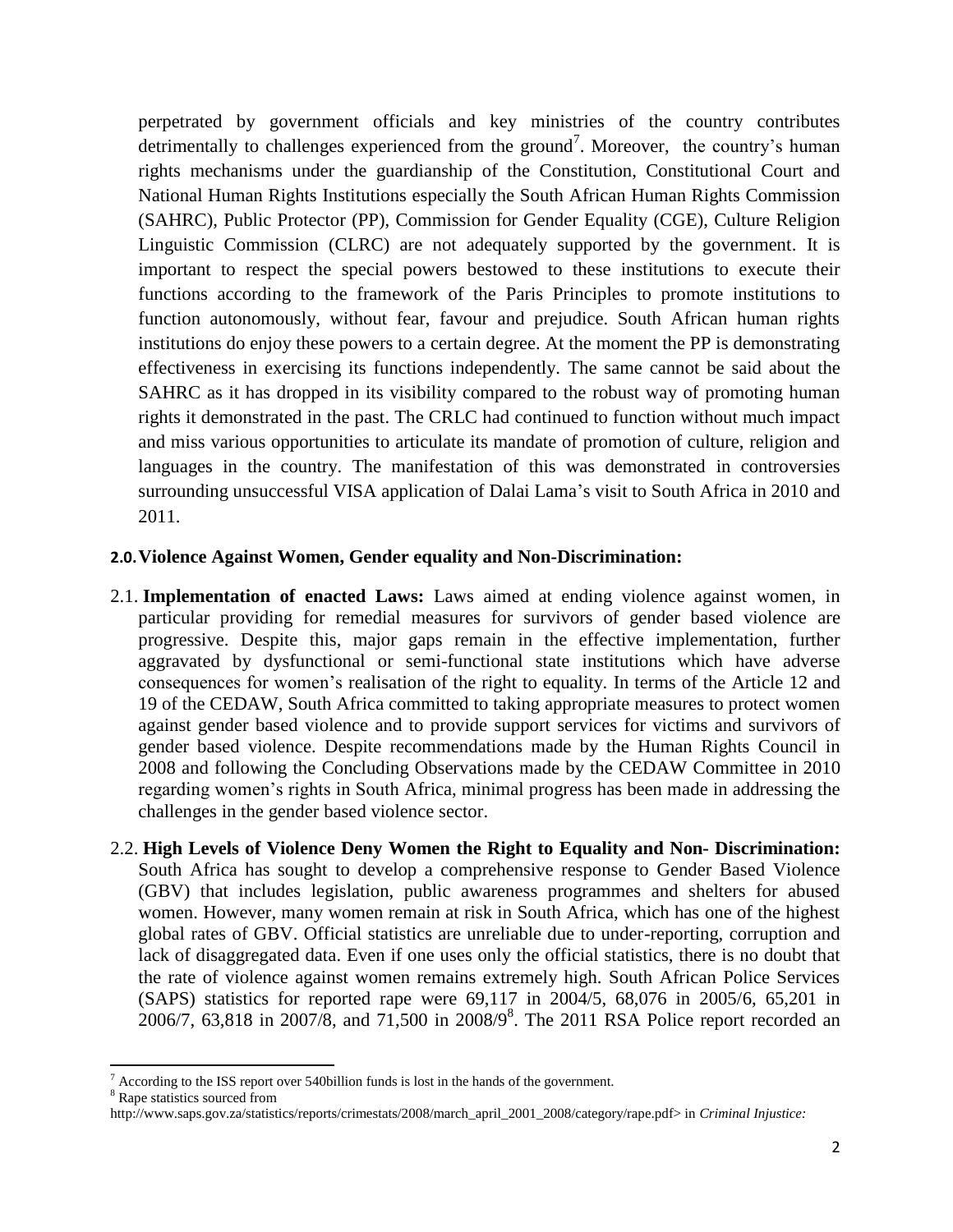increase From 55097 to 56272 in rape cases<sup>9</sup>. What is evidenced from these statistics is that the high levels of violence deny women the right to be free from discrimination. This is true of all women, but particularly so for women who are marginalised including poor women, refugee women, sex workers, women living with HIV and AIDS and lesbian women.

2.3. **Insufficient Support Services at Health Facilities for Victims and Survivors of GBV:** Although policies and guidelines have been developed to improve services for ameliorating the after effects of rape and improve access to justice, many women do not receive adequate support. A study by Tshwaranang Legal Advocacy Centre<sup>10</sup> confirmed that women experience systemic access problems when seeking support services at health-care facilities.

Lengthy waits for medico-legal examinations are common at health-care facilities. This is aggravated by the fact that nurses are not able to provide many of the forensic and treatment services but have to wait for doctors, who are in short supply especially in rural areas. The services are fragmented across many rooms and service providers within a facility, which lengthens the process substantially and limits privacy and confidentiality.

Medical treatment that is time-dependent for its efficacy is often delayed. Post-exposure prophylaxis (PEP), only effective within a short window of opportunity after the attack, is often the last step provided in the treatment for the women. PEP is frequently not available after-hours, when most attacks are reported. The majority of women who receive their first PEP treatment do not return for essential subsequent doses. Challenges persist with regard to the attitudes of health care workers, many of whom still carry strong bias and conservative positions around women"s rights, gender and sexuality.

- 2.4.**Victims Of Domestic Violence Cannot Access And Do Not Receive Adequate Protection:** South Africa passed the Domestic Violence Act in 1998 which sought to provide remedies for victims of domestic violence. This law allows courts, inter alia, to: prohibit abusive behaviour; prohibit entry into a victim's home; order the perpetrator out of the family home; and order the removal of his weapon. In addition, oversight is built in by means of a dedicated Independent Complaints Directorate (ICD) established to oversee adherence to obligations imposed on the police in terms of the law. But despite this strong legal framework, the majority of women do not receive the protection they are entitled to from either the police or the magistrate's courts.
- 2.5.Many police officers do not provide the prescribed services. This includes failure: to investigate telephonic reports of domestic violence; to assist with the service of court process; to refer complainants to shelters or organisations that can assist them; to assist complainants to obtain medical assistance; or to provide them with the necessary forms for completion by a registered medical practitioner in the case of a criminal case being opened. Police officers are reluctant to arrest perpetrators of abuse owing to the widespread perception that domestic violence is a "family matter" in which they have no right to involve themselves.

l

*Violence Against Women in South Africa: Shadow Report on Beijing +15 (March 2010),* POWA, AIDS Legal Network, Solidarity with  $\varphi$  who speak out, CAL: page

<sup>&</sup>lt;sup>9</sup> Crime report, 2010/201[1 http://dnaproject.co.za/new\\_dna/wp-content/uploads/2011/09/110908crimestats2011.pdf](http://dnaproject.co.za/new_dna/wp-content/uploads/2011/09/110908crimestats2011.pdf)

<sup>10</sup> Vetten L, Kim J, Ntlemo E, Mokwena L (2009) *From Rape to Practice: Lessons in the Implementation of Health and Victim Empowerment Policy Applicable to Rape Survivors.* Policy Brief no 2, February 2009, Tshwaranang Legal Advocacy Centre.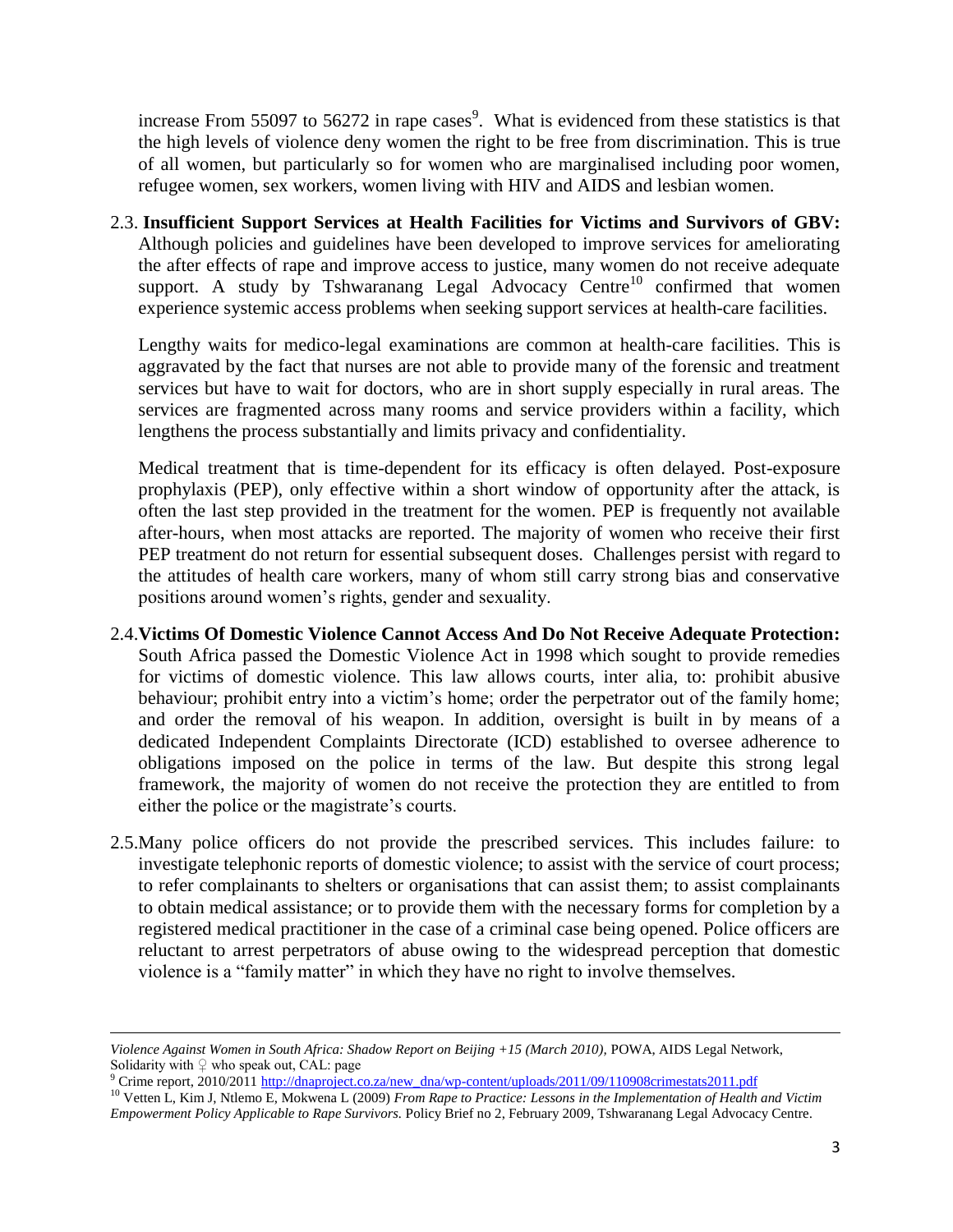- 2.6.Women suffer secondary abuse when they report domestic violence due to negative attitudes towards complainants; this is especially so when charges are withdrawn. A further impediment is that the application forms for a protection order must be in writing; moreover, the forms are only available in two of the official eleven languages (English and Afrikaans), both of which are not understood or spoken by many rural women.
- 2.7.The Commission for Gender Equality (CGE) is an independent state organ established in Chapter of the South African Constitution with oversight mandate to promote gender equity and equality in the country, is best placed to play fundamental role in the follow up process as recognised key stake holder by UPR. The CGE remain seized with challenges based on gender violence, in particular rape of women, children and human trafficking and yet is inadequately funded.
- **3.0. Situation of Children's Human Rights:** While legislation and policies are in place on the rights of children, the status of state reporting on international and regional instruments promoting and protecting children"s rights is always affected by delays. Preparation of the second and third reports is overdue though RSA indicate that these reports are now completed and would be merged and submitted to cabinet for approval.
- 3.1.**Schools without facilities not conducive to learning as well as learners walking to schools more than 4km radius away from learners homes still exist**. Most of the schools located in the rural areas lack proper building infrastructure, portable water and sanitation are rare in local communities. It is very common for educators and learners to relieve themselves in the bush. School buildings including class rooms are in state of collapse. Some learners are still receiving lessons under the trees in the Eastern Cape Province<sup>11</sup>. Overcrowding and inadequate number of educators are added problems to the situation of children"s human rights in rural areas. The Eastern Cape and Limpopo Provinces are leading in presenting schools that violate the human rights standard committed to by the state. This lack of adequate service delivery has resulted in the Department of Basic Education being put under the national administration in the Eastern Cape Province.
- 3.2.**Inequality in access to quality education:** CHR noted that the quality of physical assets and infrastructure at school level is highly unequal. Literacy and numeracy test scores are low by African and global standards. Early childhood development is still regarded by many as unnecessary and is underfunded by Government. Teachers in black South African schools teach an average of 3.5hours per day compared to 6.5hours per day in former white schools. This amounts to a difference of three years of schooling.<sup>12</sup>
- 3.3.**Lack of registration of children at birth:** Many children have not been declared at birth and have no birth certificates and learners without birth certificates, especially in rural areas are

 $\overline{a}$ 

 $11$  A recommendation was made to increase efforts to facilitate school attendance particularly among children from economically disadvantaged families. The right to education committed by government in the Convention on the Right of the Child as well as the African Charter on the Right and Welfare of the Child lack practical implementation in rural communities.  $12$ Diagnostic overview, National Planning Commission, June 2011,

<http://www.info.gov.za/view/DownloadFileAction?id=147192>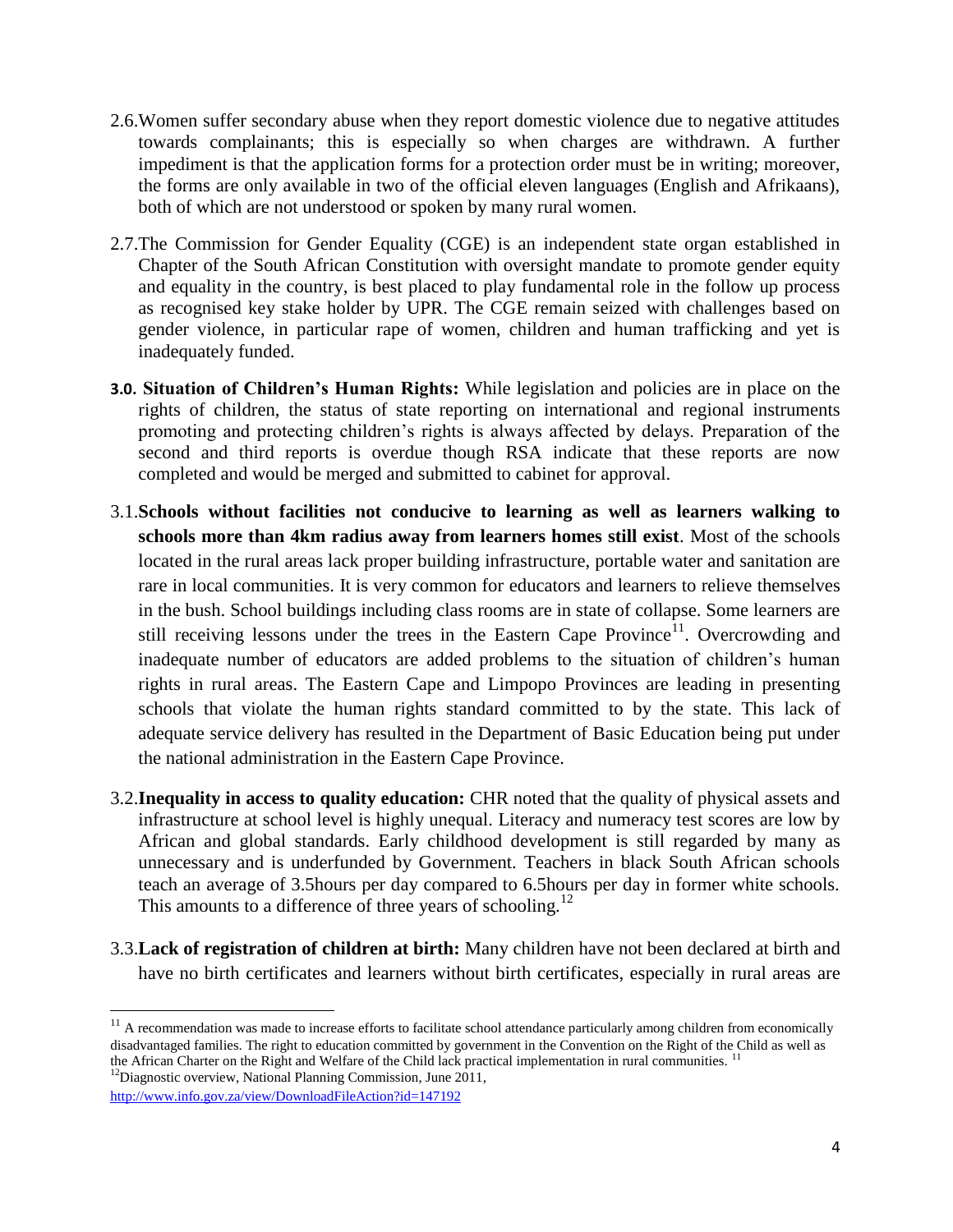difficult to identify. This makes children vulnerable to human trafficking. In addition, South Africa remains a hub of child trafficking from Mozambique, Zimbabwe and Zambia whose identity becomes difficult to determine.

- 3.4. **Child Participation:** South Africa introduced the concept of Children"s Participation in the early stages of its democracy. This entailed the formation and creation of fora such as Children"s Parliament and the introduction of Junior Mayors in the municipal chambers. The concept afforded children an opportunity to discuss their own issues amongst themselves with a view of participating in the decision-making process on aspects affecting their lives. However, children"s participation has subsequently been dropped without any reason being given to stakeholders.
- 3.5.**Child poverty**: As the Millennium Development Goals deadline to half poverty by 2015 nears, child mortality of under 5 year olds by two thirds and maternal mortality by three quarters, abject poverty is rife in poor provinces, particularly in the most extreme rural areas. Limpopo Province accounts for the highest number of 83.3% while the Eastern Cape Province has 71.5%. Unemployment is the key contributor to poverty and most children live in households with no economically active household members<sup>13</sup>. Children living in poverty end up dropping out of schools as a result of lack of financial resources for school uniform and other related needs<sup>14</sup>.
- 3.6.**Transportation:** learners in Eastern Cape and Limpopo Provinces experience problems of lack of transportation facility for attending schools. This is an on-going problem and impacts severely on children with disabilities as they often cannot walk long distances to reach their respective schools. Generally most rural schools provide no proper facilities for children with disabilities<sup>15</sup>.
- 3.7.**Children and HIV/AIDs**: Due to the HIV epidemic, there has been a marked increased in the proportion of children in South Africa who are double-orphans and from child-headed families<sup>16</sup>. Children have the burden of caring for younger brothers and sisters and this forces many to drop out of school in an effort to survive and girl children are at a higher risk of sexual exploitation.
- 3.8.**Water and sanitation:** Lack of water and sanitation in the rural areas makes people to rely on rivers or streams for drinking water. People have to walk long distances in search of water which is often collected from polluted sources such as unprotected wells and rivers. Lack of

 $\overline{\phantom{a}}$ 

<sup>&</sup>lt;sup>13</sup> According to the UN report, South Africa is among countries that would not achieve this goal due to the prevailing situation of children in the country and many communities surviving by less than R10. 00 a day

 $14$  A recommendation was made to South Africa to continue efforts to promote and facilitate school attendance, particularly among children from economically disadvantaged families

<sup>&</sup>lt;sup>15</sup> South Africa ratified UN Convention on the Rights of Persons With Disabilities in 2007. The initial due date for submission of the state report was on May 2010. Most NGOs / CBOs were not aware of the states accountability under this UN mechanism.

 $^{16}$  6 million people suffer from HIV/AIDs in South Africa, making the country statistic 5.6 of the people living with the pandemic in the world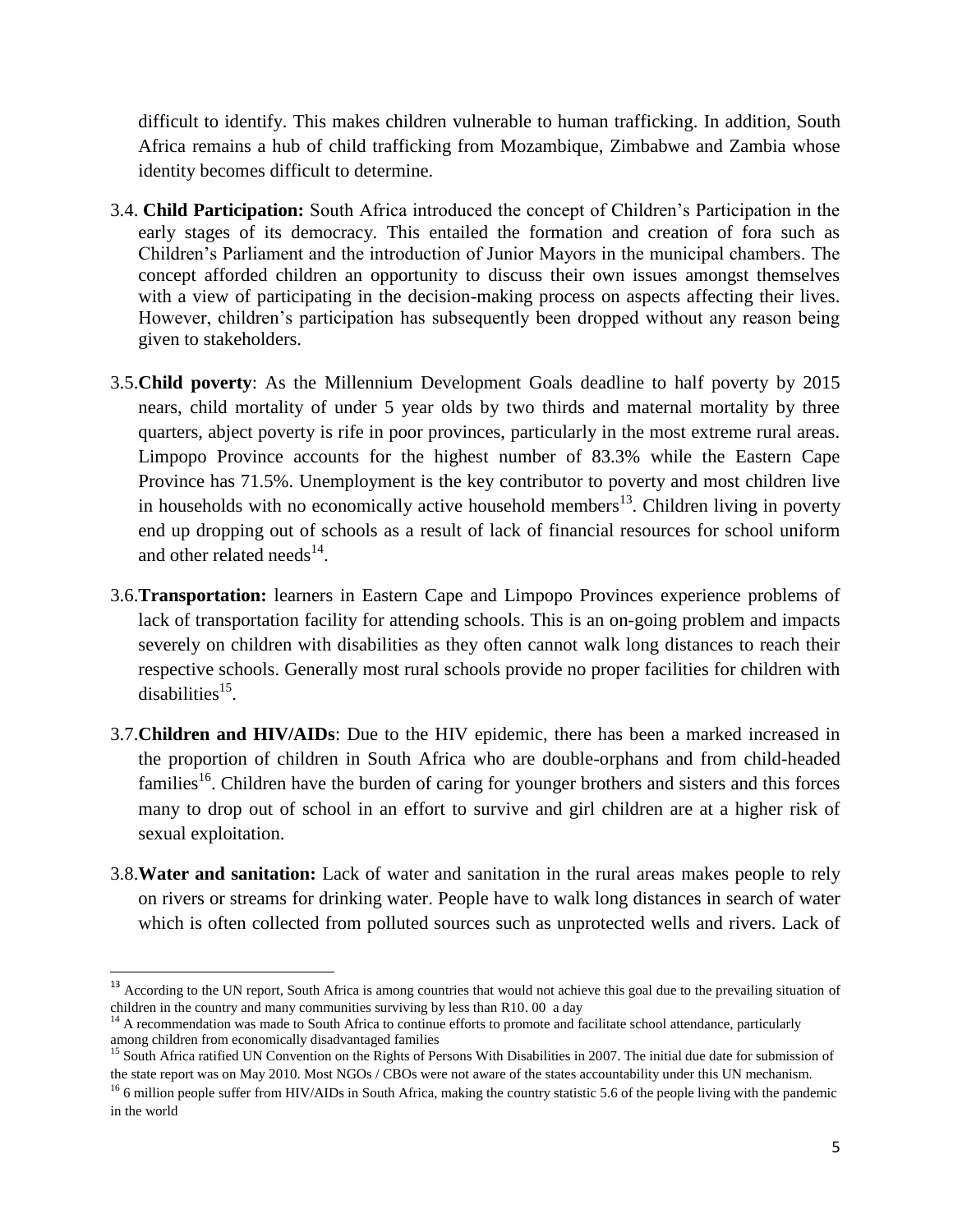toilets means that people have no option but to defecate openly and this results health hazards, associated with malodorous and raw sewage.

- 3.9.**Child Abuse and Violence**: Sexual offences are often committed against young children by adults who also subject them to severe form of violence. Teenage pregnancy is increasing, especially in Limpopo province as well as learners abuse by educators, through rape and corporal punishment. This is despite abolition of corporal punishment and sanction of culprits through prosecution, convictions, sentencing and fines. Corporal punishment is more prevalent in the private sphere and the government lacks mechanism to control corporal punishment on children in this sphere $17$ .
- 3.10. **Child Exploitation:** Child labour is a problem in the Limpopo Province wherein children are subjected to work on commercial farms along the border with Zimbabwe. Many of the children who suffer from exploitation do so because they have no choice. Their parents or guardians may need extra income or they are orphaned and responsible for their siblings. In Eastern Cape and Limpopo Provinces children are used as street beggars by adults in the small towns and get paid a pittance in return.
- 3.11. **Substance abuse:** Substance abuse is rife among young children. This mainly affects school going and non-attending children. These substances include cannabis, tik, heroin and cocaine and it has been medically proven that they affect their performance at school<sup>18</sup>.
- 3.12. **Harmful traditional and cultural practices:** Notable is a practice of Ukuthwala which is rife in the rural areas of the Eastern Cape Province and KwaZulu Natal. The practice involves the abduction of young girls for wives to elderly men in the villages. This disrupts their education and robs them the right to realise their full potential. Virginity testing is another practice that children face in rural areas considered to be a Zulu traditional practice<sup>19</sup>
- 3.13. The situation of children"s rights in Eastern Cape and Limpopo Provinces in poor rural communities is worrisome and contravenes constitutional imperatives as well as legislative frameworks aimed at improving situation of children. This also shows the lack of implementation of recommendations offered from international commitments to advance children"s rights.

# **4.0. Protection of Refugee and Migrant Rights and Xenophobia**

 $\overline{\phantom{a}}$  $17$  Besides removing reasonable chastisement, but also criminalise corporal punishment with aim to raising awareness and providing necessary resources to support parents in adopting positive and alternative forms of discipline

<sup>&</sup>lt;sup>18</sup>Human Science Research, Pretoria South Africa, based on national surveys, current use of cannabis ranged among adolescents from 2% to 9% and among adults it was 2%, cocaine/crack (0.3%), mandrax/sedatives (0.3%), club drugs/amphetamine-type stimulants (0.2%), opiates (0.1%), and hallucinogens (0.1%). A study done by Family Practice evaluated the use of tik (crystal methamphetamine), a relatively new drug. Conducted a cross-sectional study was performed amongst 12 secondary schools in Mitchells Plain; Grade 8 and Grade 11 with a sample of 438 learners.

 $19$  Section 39(3) recognise rights conferred by common law, customary law or legislation to the extent that that they are consistent with the Bill of Rights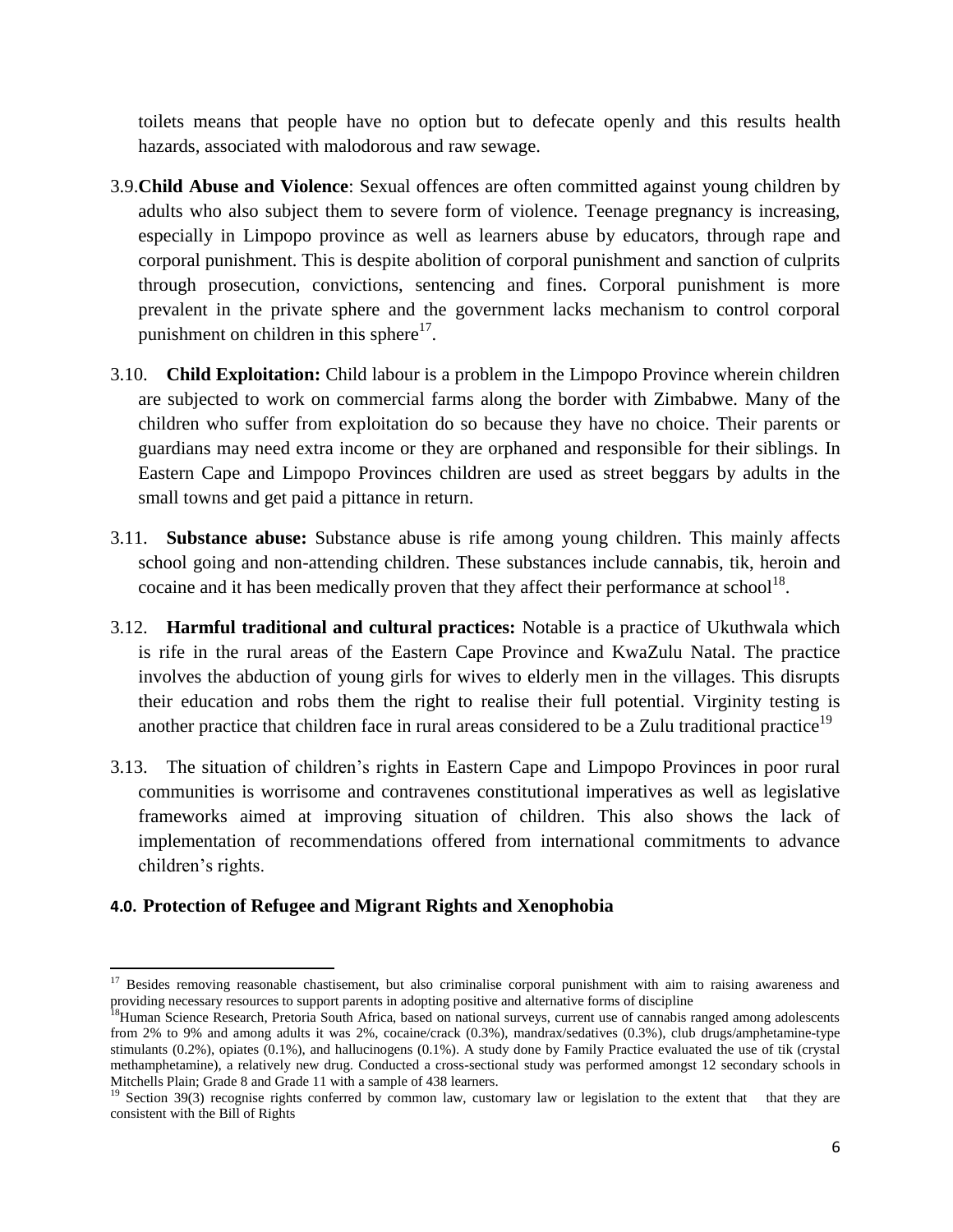- 4.1.In spite of South Africa having signed the 1951 UN Convention (and 1967 Protocol) Relating to the Status of Refugees, as well as the 1969 OAU Convention Governing the Specific Aspects of Refugee Problems in Africa, both of which prohibit the return of asylum seekers to countries where they may face persecution (the *non-refoulement* principle), the Department of Home Affairs has recently stated that asylum seekers will be subject to the "first safe country" principle<sup>20</sup>. This means that individuals who pass through countries *en route* to South Africa without having sought asylum in those countries are being turned back from South African borders without any proper determination of their need for asylum protection. The on-going conflict in Somalia, exacerbated by the drought in some parts of the country, has seen an increase of Somalis fleeing the country. These individuals fit clearly into the 1951 UN Convention definition of refugees. However The UNHCR and other agencies have noted a number of instances of Somalis being turned away from South African borders during the last year and a decline in the number of Somali asylum seekers in the country. Just looking at an example from one transit route, the UNHCR Representative in Mozambique reported on a mission from Tanzania that 800 Somalis were in detention in Twala after having been turned back from Mozambique. In January this year, the European Court has ruled that returning an individual to a country whose asylum system was deficient constituted 'indirect *refoulement*<sup>21</sup>. Thus South Africa is clearly violating the *nonrefoulement* principle and the Universal Declaration of Human Rights in denying the right of individuals to seek asylum.
- 4.2.This type of discrepancy between the stated legal obligations of South Africa to protect the rights of refugees and migrants and the current policies and practices being employed on the ground is just one aspect in a worrying trend. During 2011 two out of the six Refugee Reception Offices (RROs) in the country have been closed down without consultation or communication as to alternative arrangements. Given that South Africa has the highest number of asylum applications in the world (over  $210,000$  in  $2009^{22}$ ) the decreasing number of RROs is putting an even greater strain on the offices that remain functioning. CoRMSA is currently monitoring RROs and the findings thus far show that many people are sleeping rough outside offices, often for several nights, as the existing offices cannot cater for the numbers of clients. In addition, the Director-General of the Department of Home Affairs made clear in a media briefing on  $4<sup>th</sup>$  November that asylum seekers are now given only five days to lodge their claim. The time and expense of travelling to remaining offices is going to seriously prejudice individuals' ability to claim asylum as well the South African government policy of integration of refugees. The Department of Home Affairs has recently been stating that they are looking to move all RROs to border areas over the course of the coming year<sup>23</sup>. This will further compromise the stated policy of integration without camps as major cities are a great distance from border areas so de-facto "camps" will emerge by necessity to cater for the people arriving and queuing at the RROs.

l

<sup>&</sup>lt;sup>20</sup> Department of Home Affairs representative, Minutes of a UN inter-agency and civil society Protection Working Group (PWG) meeting, UNHCR Offices, Pretoria, 4 November 2011

<sup>&</sup>lt;sup>21</sup> CoRMSA Annual Report, 'Protecting Refugees, Asylum Seekers and Immigrants in South Africa during 2010', Johannesburg, April 2011,  $p8$ <br> $^{22}$  C. D. C.

<sup>22</sup> CoRMSA Annual Report, "Protecting Refugees, Asylum Seekers and Immigrants in South Africa during 2010", Johannesburg, April 2011, p9

<sup>&</sup>lt;sup>23</sup> Director-General, Department of Home Affairs Media Briefing, 4 November 2011 and Department of Home Affairs

representative, Minutes of a UN inter-agency and civil society Protection Working Group (PWG) meeting, UNHCR Offices, Pretoria, 4 November 2011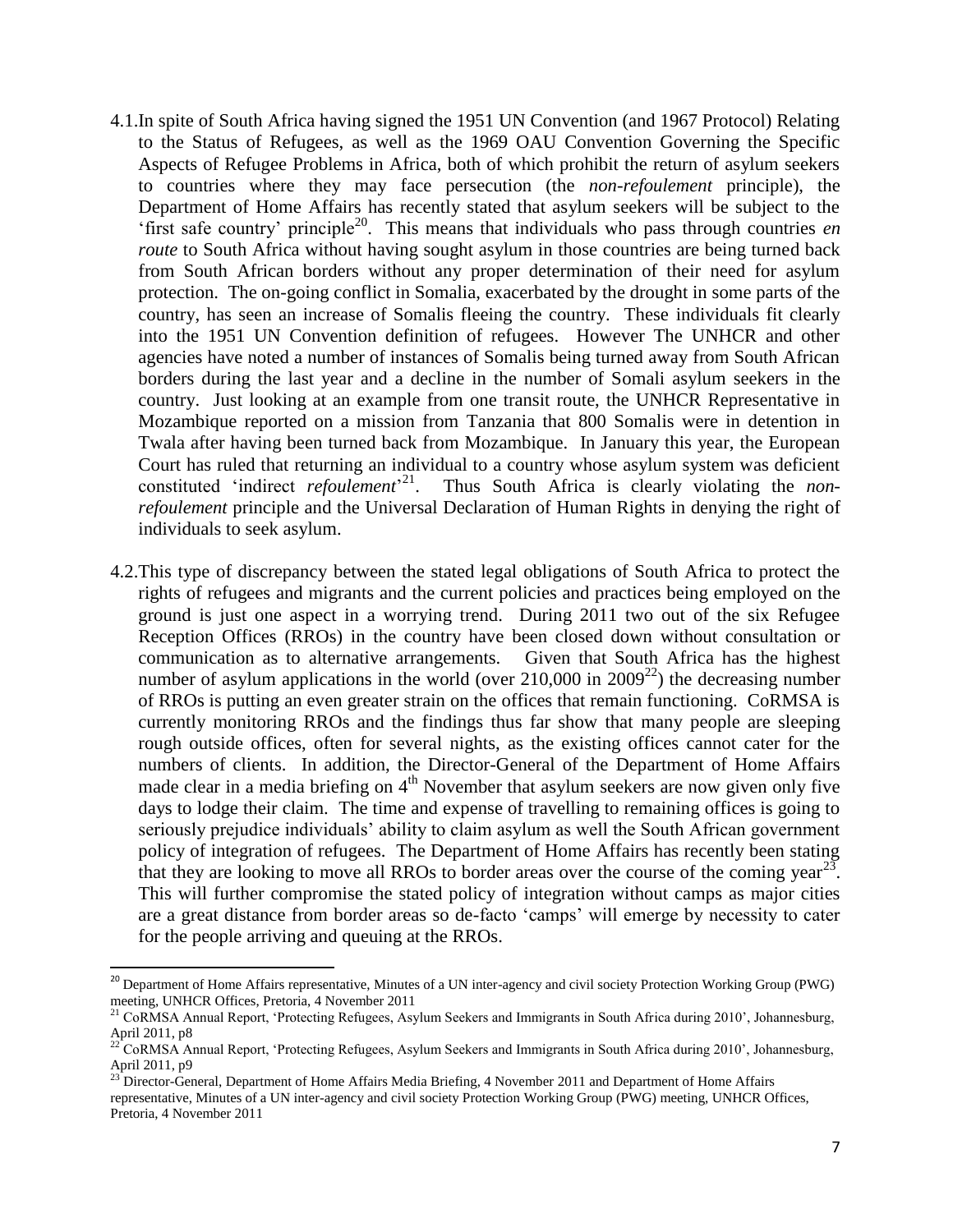4.3.The legal and practical limits of South Africa"s immigration and asylum regime have left many migrants vulnerable to arrest, detention and deportation. Despite claims to the contrary, the Department of Home Affairs has done little to improve the detention and deportation processes. While deportation remains a central part of immigration management in South Africa, the processes leading to it often occur outside of the law and violate the procedural guarantees put in place by the Refugees and Immigration Acts as well as the Promotion of Justice Act. CoRMSA is also worried that there is no independent monitoring of Department of Home Affairs" detention facilities, and individuals working at these facilities are largely unaccountable for the violations of the law and of the rights of detainees. A recent survey<sup>24</sup> of detainees at the Lindela Detention Centre showed that the Immigration Act and accompanying regulations have been consistently violated. In general, detainees reported that police had not allowed them to retrieve nearby documents that could confirm their legal status. Detainees also reported that the police were either unwilling or unable to verify their status with the Department of Home Affairs. Many had been detained for deportation even though they had not been classified as illegal foreigners by an immigration officer. Xenophobic attitudes, violence and corruption also remain significant features of the arrest process. The threat of violence is exacerbated by the fact that individuals arrested as suspected illegal foreigners are often held with ordinary prisoners and those awaiting trial, despite the fact that they are administrative detainees who have not been charged with a crime. Almost two-thirds of those arrested as suspected illegal foreigners, moreover, were held beyond the legally allowed 48 hours. On average, detainees at Lindela spent ten days at a police station before being sent to Lindela.

#### **5.0. Racial, Gender and Sexual Orientation Discrimination and hate crimes**;

5.1.**Discrimination based on race, sexual orientation and gender identity, refugees and migrants:** The Year 2011 marks the tenth Anniversary of the World Conference on Elimination of Racism, Racial Discrimination, Xenophobia and Related Intolerance (WCAR)<sup>25</sup>. As a country emerging from the legacy of apartheid and leading the global debate against discrimination, RSA practical action at domestic level leaves a lot to be desired. Firstly, there was no visibility given to great efforts of the WCAR and in Durban Declaration Programme of Action is not known at grass root level. Secondly, 2011 the International Year for People of African Descent, with a view to strengthening national actions and regional and international cooperation for the benefit of people of African descent in relation to their full enjoyment of economic, social, cultural, civil and political rights and other rights passed unnoticed<sup>26</sup>. Thirdly, Education and awareness raising against racism is not effective in schools or any public and private institutions. Instead the private sector gets away with murder and continues with discrimination and bypassing this through the use of constitutional

 $\overline{\phantom{a}}$ 

 $24$  Amit, R 2010, 'Lost in the Vortex: Irregularities in the Detention and Deportation of Non-Nationals in South Africa', Johannesburg: Forced Migration Studies Programme.

<sup>&</sup>lt;sup>25</sup> The recommendation was also made to South Africa to follow up to the recommendation on the Elimination and Racial Discrimination of migrants, to increase efforts to provide mediation machinery to provide victims of discrimination on the basis of sexual orientation more accessible and rapid remedies

 $^{26}$  Resolution 64/169 of the General Assembly on International Year for People of African Descent, Sixty-fourth session Agenda item 69 (*b*)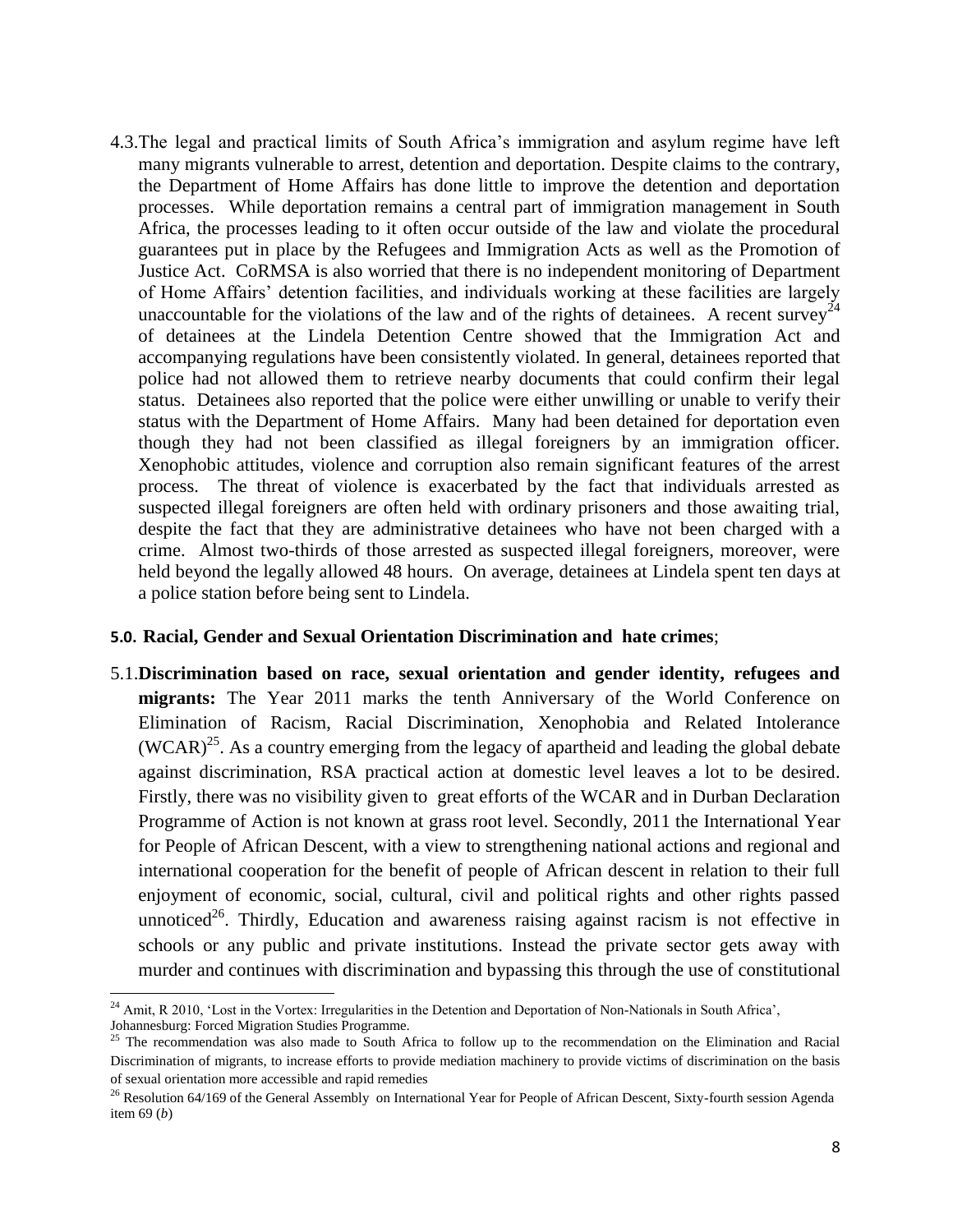rights which gives freedom of association or so to say fair discrimination. However the constitution under section 36 of the Bill of Rights conferring limitation of rights also prevents limitation of rights to happen unconstitutionally<sup>27</sup>. However this provision is not often exhausted to ensure protection of victims aggrieved affected by fair discrimination.

- 5.2.Young black lesbian women are also forced into marriage in an attempt to prevent them from expressing their sexual orientation. Documented cases have shown some families using corrective rape on their lesbian daughters<sup>28</sup>. Many LGBTI girls are forced to drop out of school due to bullying by peers and harassment and discrimination by educators.
- 5.3.The equality courts are meant to provide remedies in disputes based on inequality. However awareness raising is not taking place in rural communities including producing materials in local languages to enable victims and Community Based Organisations to know how, when and where to access justice for enforcement of their rights. The indigenous populations remain excluded from racism debates and are not fully integrated in the general society. The RSA 2006, 2008 and 2011 periodic reports to ICERD are outstanding. The government has embarked on the process to combine these reports to be submitted in 2012. Delay in submission of periodic reports to the ICERD and to implement recommendations offered in 2004 retards South Africa from coordinating comprehensive actions to end discrimination in the country from the ground.
- 5.4.The government is commended for making efforts to advance Hate Crime Bill to address challenges based on intolerance through interaction with CSOs in various platforms. However the delay in creating measures for remedies in dealing with situation of hate crimes in the short and medium terms is a concern. The CSOs have recommended that structures established to combat Hate Crimes should be inclusive of representatives of the  $CSOs<sup>29</sup>$ . The process should also ensure all victims that are not clearly listed in the DDPA to benefit from remedies offered in future hate crimes legislation. They include victims of xenophobia, racism, ethnic discrimination and discrimination on the basis of sexual and gender identity or orientation and religious intolerance. Sexual minority groups in South Africa continue to experience attacks resulting in death, correctional rape and other harassment because of their gender identity and sexual orientation. Failure on the part of RSA to implement the existing legislation has compounded the situation.

 $\overline{a}$ 

<sup>&</sup>lt;sup>27</sup> The Bill of Rights applies vertically and horizontally under section 8 of the Bill of Rights. Further right in the B of R may be limited only in terms of law of general application to the extent that the limitation is reasonable and justifiable in an open and democratic society based on human dignity, equality and freedom taking into account all relevant factors..... <sup>28</sup> Report by One in Nine Campaign, 2010.

<sup>&</sup>lt;sup>29</sup> South Africa to was recommended to increase mediation machinery to provide victims of discrimination on the basis of sexual orientation more accessible and rapid remedies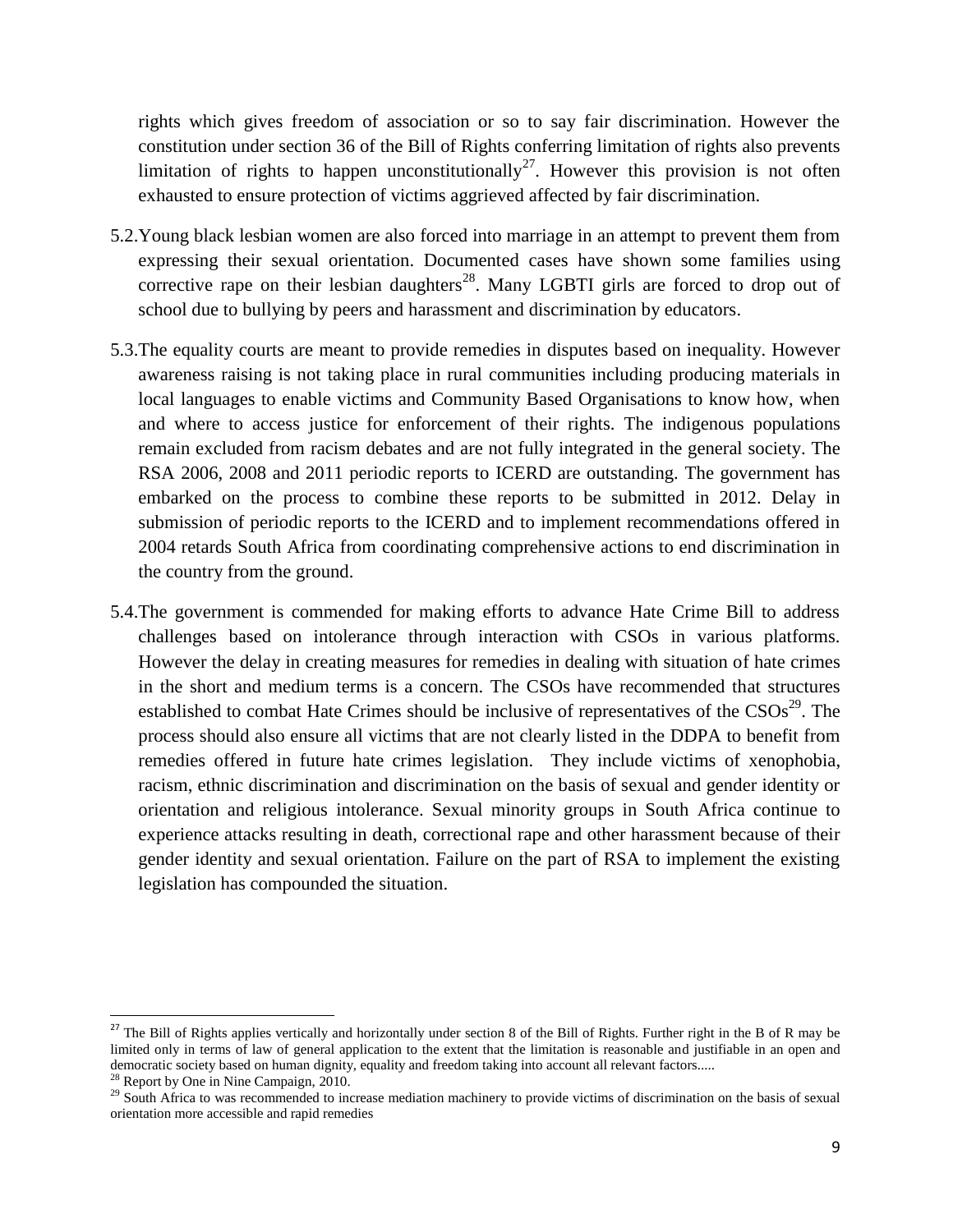### **6.0.RECOMMENDATIONS:**

### **The submitting organisations recommend that the RSA should:**

- 6.1.Strengthen the implementation of policies and laws to protect all women, especially those exposed to multiple vulnerabilities, notably migrant women, LBTI people, and women in rural areas. This should include adequate research and ongoing monitoring.
- 6.2.Expedite the prosecution of perpetrators of domestic violence in order to convey to offenders and the public that society condemns domestic violence by, inter *alia*, ensuring enhanced coordination among law enforcement officials, judicial officers, and non-governmental organisations that work to protect and support women survivors of gender-based violence.
- 6.3. Increase funding to provide adequate services (including shelters for abused women and children) and access to justice and redress for survivors.
- 6.4. Give due consideration to the safety of women whilst adjudicating domestic violence cases and emphasise that the perpetrator's rights cannot supersede women's human rights to life and to physical and mental integrity.
- 6.5.Widely implement the recommendations emanating from the previous review, especially to systematically and continuously integrate a gender perspective in the follow up process to the UPR and CEDAW reporting.
- 6.6.Involve the CGE in the implementation UPR recommendations and those by CEDAW and other treaties related to promotion of gender equality and equity. RSA should adequately finance the CGE to do this complimentary role. It is also important to highlight that the CGE enjoy status with the UN and its role is relevant in taking South Africa to higher levels interms of promoting gender equity domestically.
- 6.7.Strengthen the recommendation of UPR on national institutions, PP, CGE, SAHRC, CLRC with enforceable powers in court to ensure effective protection of the rule of law, including the judiciary and protection of individual rights as crucial under the current political, economic and cultural environment. Coordination among state institutions to alleviate unsystematic and fragmented way in dealing with gender based challenges encountered during both review and follow up on the UPR process is very important.
- 6.8.Without delay ratify the International Covenant on Economic and Social Rights as promised in its voluntary commitment during the 2008 UPR review.
- 6.9. Ensure broad open democratic participation domestically of both CSOs and CBOs in rural areas in preparation of states reports of various international and regional obligations.
- 6.10. Submit their over due reports on to the CRC committee putting in mind of the current situation of children"s rights in the country as reported in the 2008 UPR recommendations.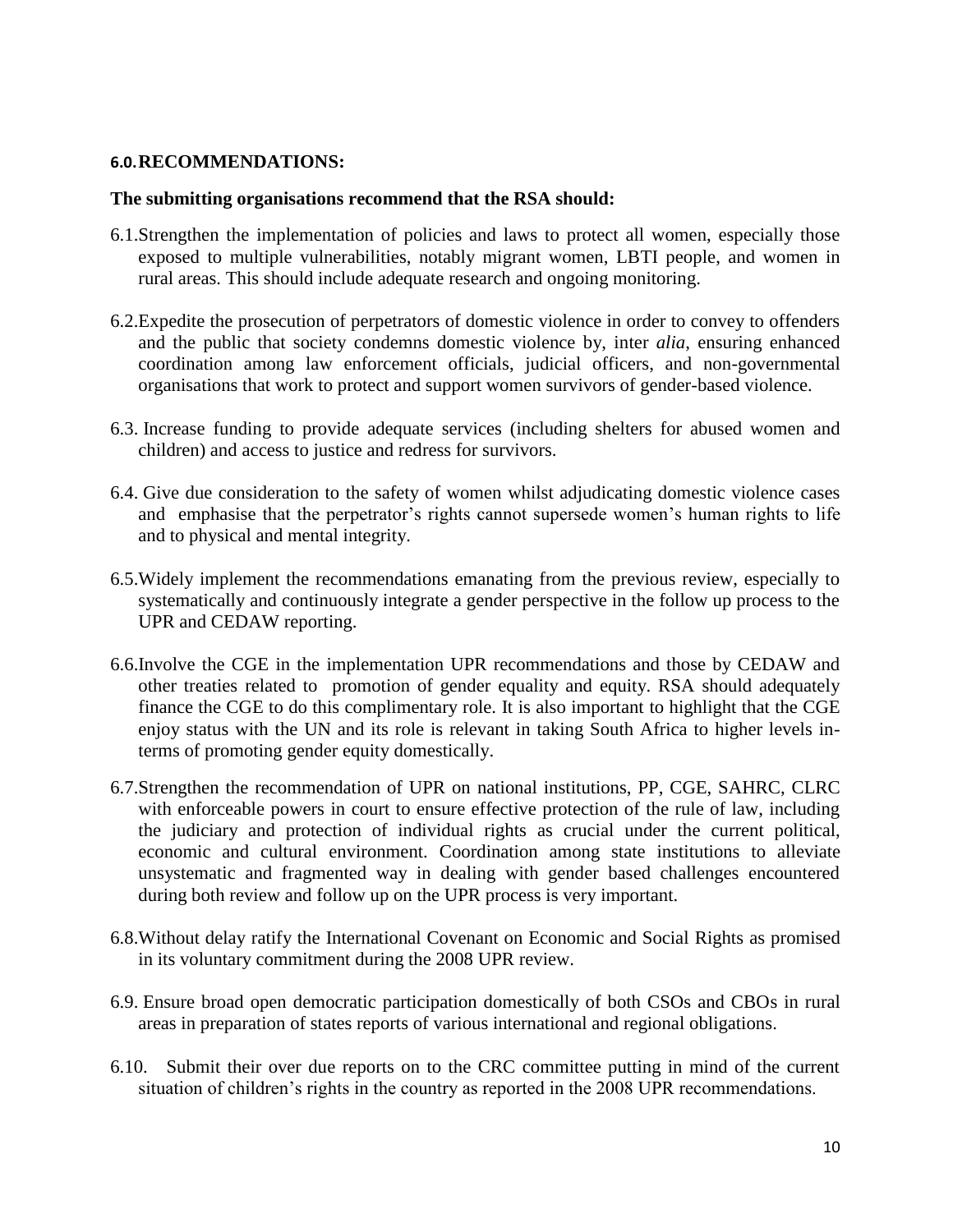- 6.11. Undertake a Multi-sectoral initiative through coordination of training by all stakeholders collaborating cohesively and uniting and role of media involved to deepen awareness raising on human trafficking including CSOs, CBOs, educators, academia, national institutions and private sector and government to end the ignorance and curbing of human trafficking especially of children. Translation of materials in local languages should be done to assist communities with better understanding on impact of human trafficking and play instrumental role with police in tracking perpetrators and victims.
- 6.12. Reinstate the concept of Children"s Participation with the view of affording children the opportunity of expression and participation in decision-making process on aspects affecting their lives and on understand their rights and responsibilities.
- 6.13. Implement a policy on child registration at birth for all children born in South Africa to reinforce protection of children from abuse especially child trafficking and forced marriages.
- 6.14. Address *de fecto* inequality in schools through empowerment of educators and school governing bodies to monitor the implementation of policies and programmes with the view of granting quality and equal access to education to all South African children.
- 6.15. Take concrete steps to address the harmful traditional practices affecting children including a political will to dialogue and ensue that traditional rulers enforce existing policies in line with the constitution and eradicate all harmful practices.
- 6.16. Take urgent measures to prevent and address the bullying and forcing out of school of young women and men and transgender people and to ensure the right to education is respected by school governing bodies, education department officials, educators, peers and community members
- 6.17. Sensitise society, religious and traditional leaders and popularise the Human Rights Council Sexual Orientation and Gender Identity (SOGI) Resolution, 2011 as a critical move to incorporate the achievements made at international level and take effective measures to protect LGBTI in the country.
- 6.18. Implement the Durban Declaration on Programme of Action and the recommendations of the inter-governmental group to end racial and sexual discrimination and xenophobia
- 6.19. Strengthen the mechanisms for supervision of procedures, including the procedure for recognition of the status of refugees and the deportation of foreigners, with a view to ensuring the right to a hearing, thus complying with the policy of *non-refoulement* as well as closing the door to possible abuses.
- 6.20. Ensure that alternatives to immigration detention and international best practices in this field are explored in order to develop a holistic sub-regional immigration management system that upholds the rights of individuals, is cost-effective and does not compromise national security.